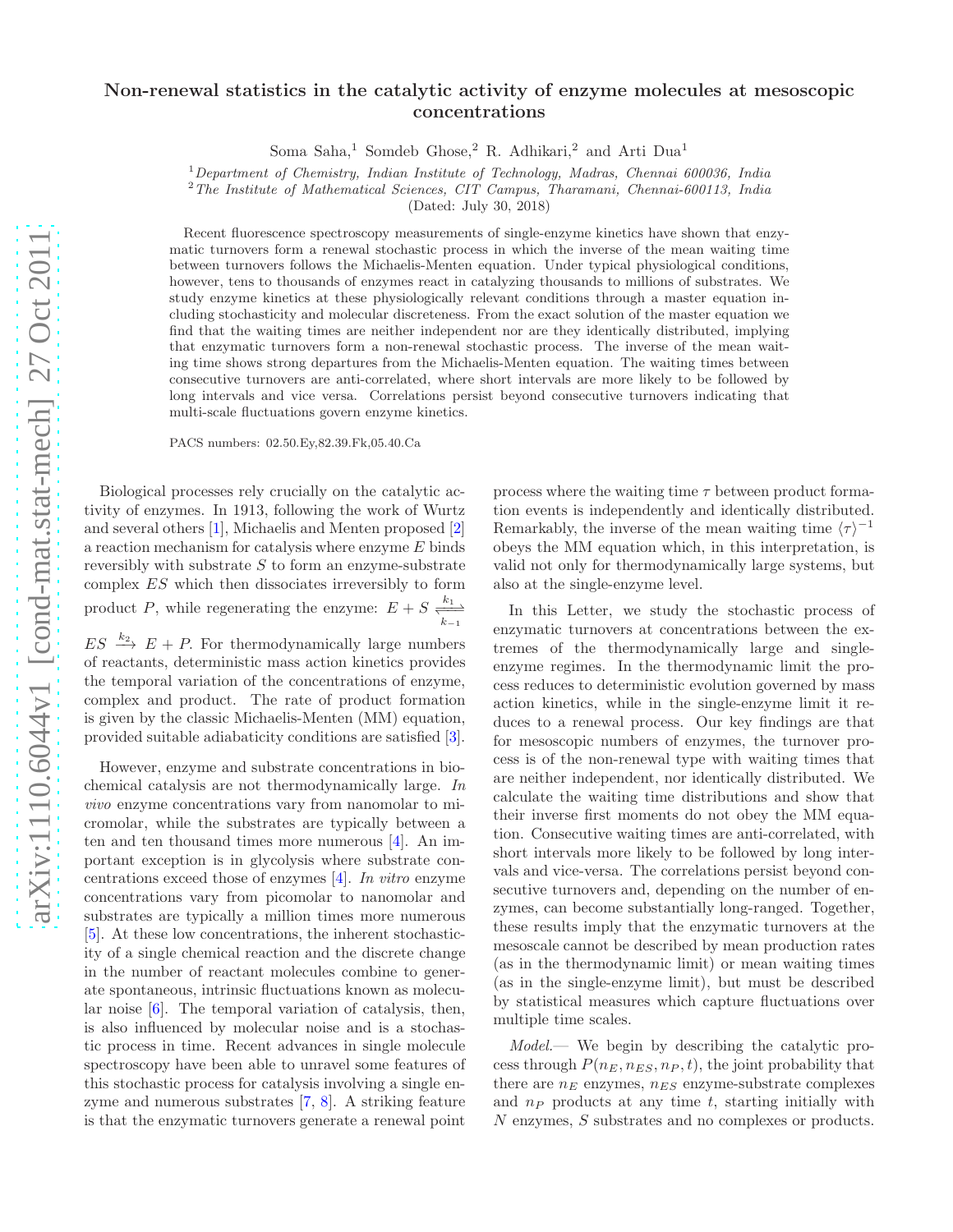Assuming that the system is well-mixed, the probability is taken to obey the Markovian chemical master equation

<span id="page-1-1"></span>
$$
\dot{P}(n_E, n_{ES}, n_P, t) =
$$
\n
$$
k_a(n_E + 1) P(n_E + 1, n_{ES} - 1, n_P, t)
$$
\n
$$
+ k_{-1}(n_{ES} + 1) P(n_E - 1, n_{ES} + 1, n_P, t)
$$
\n
$$
+ k_2(n_{ES} + 1) P(n_E - 1, n_{ES} + 1, n_P - 1, t)
$$
\n
$$
- \left[ k_a n_E + (k_{-1} + k_2) n_{ES} \right] P(n_E, n_{ES}, n_P, t) \tag{1}
$$

with the transition rates chosen to describe the MM kinetics of the enzyme catalysis reaction system given earlier. Since substrates are more numerous than enzymes, the bimolecular second-order complexation step  $E + S \xrightarrow{k_1} ES$  is replaced by a pseudo-first order complexation step with an effective rate constant  $k_a = k_1S$ . The master equation generates stochastic trajectories of the kind shown in Fig. [\(1\)](#page-1-0). Since enzymes are either converted to the enzyme-substrate complex or are regenerated from it, physical trajectories obey the constraint  $n_E + n_{ES} = N$  at all times. The probability distribution of these trajectories can then be written as  $P(N - n_{ES}, n_{ES}, n_P, t | N, S)$  which we abbreviate to  $P(n_{ES}, n_P, t|N)$ . This simplifies the solution as there are two, and not three, independent variables.

Exact solution.— We use the generating function method to obtain an exact solution of the master equation. A related solution with  $n_E$  and  $n_P$  as independent variables is given in [\[9](#page-3-8)]. Defining the generating function as

$$
G(s_1, s_2, t) = \sum_{n_{ES}} \sum_{n_P} s_1^{n_{ES}} s_2^{n_P} P(n_{ES}, n_P, t | N)
$$
 (2)

we find from the master equation its equation of motion  $[10]$ ,

<span id="page-1-3"></span>
$$
\partial_t G(s_1, s_2, t) = k_a N(s_1 - 1) G(s_1, s_2, t) +
$$
  
[(1 - s\_1)(k\_b + k\_a s\_1) - k\_2(1 - s\_2)]  $\partial_{s_1} G(s_1, s_2, t)$ , (3)

where  $k_{-1} + k_2 = k_b$ . This partial differential equation in  $s_1, s_2$  and t can be solved by the method of characteristics which, after a lengthy calculation, yields

<span id="page-1-4"></span>
$$
G(s_1, s_2, t) = \frac{1}{2^N} \left\{ e^{-(B-A')t} + e^{-(B+A')t} + \frac{k_b - k_a(1 - 2s_1)}{2A'} \left[ e^{-(B-A')t} - e^{-(B+A')t} \right] \right\}^N, \quad (4)
$$

where  $A' = \frac{1}{2}\sqrt{(k_a + k_b)^2 - 4k_a k_2(1 - s_2)}$  and  $B =$  $\frac{1}{2}(k_a + k_b)$ .  $P(n_{ES}, n_P, t|N)$ , obtained from the coefficient of the Taylor expansion of the generating function in the  $s_1$  and  $s_2$  variables, is an exact solution to the master equation. To support and complement this exact analytical solution, we generate exact numerical trajectories of Eq.  $(1)$  using the Doob-Gillespie algorithm  $[11]$ . For the numerical simulations we non-dimensionalize time in units of  $k_2$  and choose rate constants as  $k_a = k_2$  and



<span id="page-1-0"></span>FIG. 1. (Color online) A trajectory of Eq. [\(1\)](#page-1-1) for  $N = 2$ enzymes. The p-th product is generated at time  $T_p$ . The waiting time between the p-th and  $(p+1)$ -th product is  $\tau_p =$  $T_{p+1} - T_p$ .

 $k_{-1} = \frac{1}{2}k_2$ . We generate ensembles of typically 10<sup>6</sup> trajectories to obtain the probability distributions of interest. One such trajectory is shown in Fig. [\(1\)](#page-1-0).

Turnover statistics.— The trajectories in Fig.  $(1)$  can be described in either of two ways : we can count the number of enzymatic turnover events  $n_P$  that have occurred in duration of time  $t$ , or, we can specify the time  $T_p$  at which the p-th turnover occurs. The former, called the counting process description [\[12](#page-4-0)], has been used in most previous studies as it follows directly from the solution  $P(n_{ES}, n_P, t|N)$  of the master equation. The latter, called the point process description [\[13\]](#page-4-1), has not (to the best of our knowledge) been studied before for multiple enzymes. This is the focus of our work.

<span id="page-1-2"></span>We define turnover times as  $T_p = \inf\{t > 0 : n_P(t) \ge$ p} for  $p = 1, 2, \ldots$ , which implies that  $T_p \leq t$  if and only if  $n_P (t) \geq p$ . This provides the connection between the counting and point processes and relates the cumulative distribution of  $T_p$  to that of  $n_P$  by  $P(T_p \leq t)$  $P(n_p \geq p, t)$  [\[12\]](#page-4-0). Waiting times are defined from the turnover times by  $\tau_p = T_p - T_{p-1}$  with the convention that  $T_0 = 0$ . The point process is fully specified by the joint probability distributions w of either the  $T_p$  or the  $\tau_p$  [\[12,](#page-4-0) [13\]](#page-4-1). Here we focus on the first-order distributions of the time to the p-th turnover  $w(T_p)$  and the interval between the p-th and  $(p+1)$ -th turnovers  $w(\tau_p)$ . We use second-order distributions  $w(\tau_p, \tau_{p+q})$  to study correlations between the *p*-th and  $(p+q)$ -th turnovers.

First-order distributions.— We derive exact expressions for  $w(T_p)$  from the master equation solution using the connection between the counting and point processes. It follows that  $P(T_p \leq t) = P(n_P \geq p, t)$  $1-P(n_P < p, t) = 1 - \sum_{n_P=0}^{p-1} P(n_P, t)$ . Since  $P(n_P, t) = \sum_{n_E s} P(n_{ES}, n_P, t|N)$ , it follows by differentiation that

<span id="page-1-5"></span>
$$
w(T_p) = -\sum_{n_p=0}^{p-1} \sum_{n_{ES}} \partial_t P(n_{ES}, n_P, t | N) \Big|_{t=T_p}.
$$
 (5)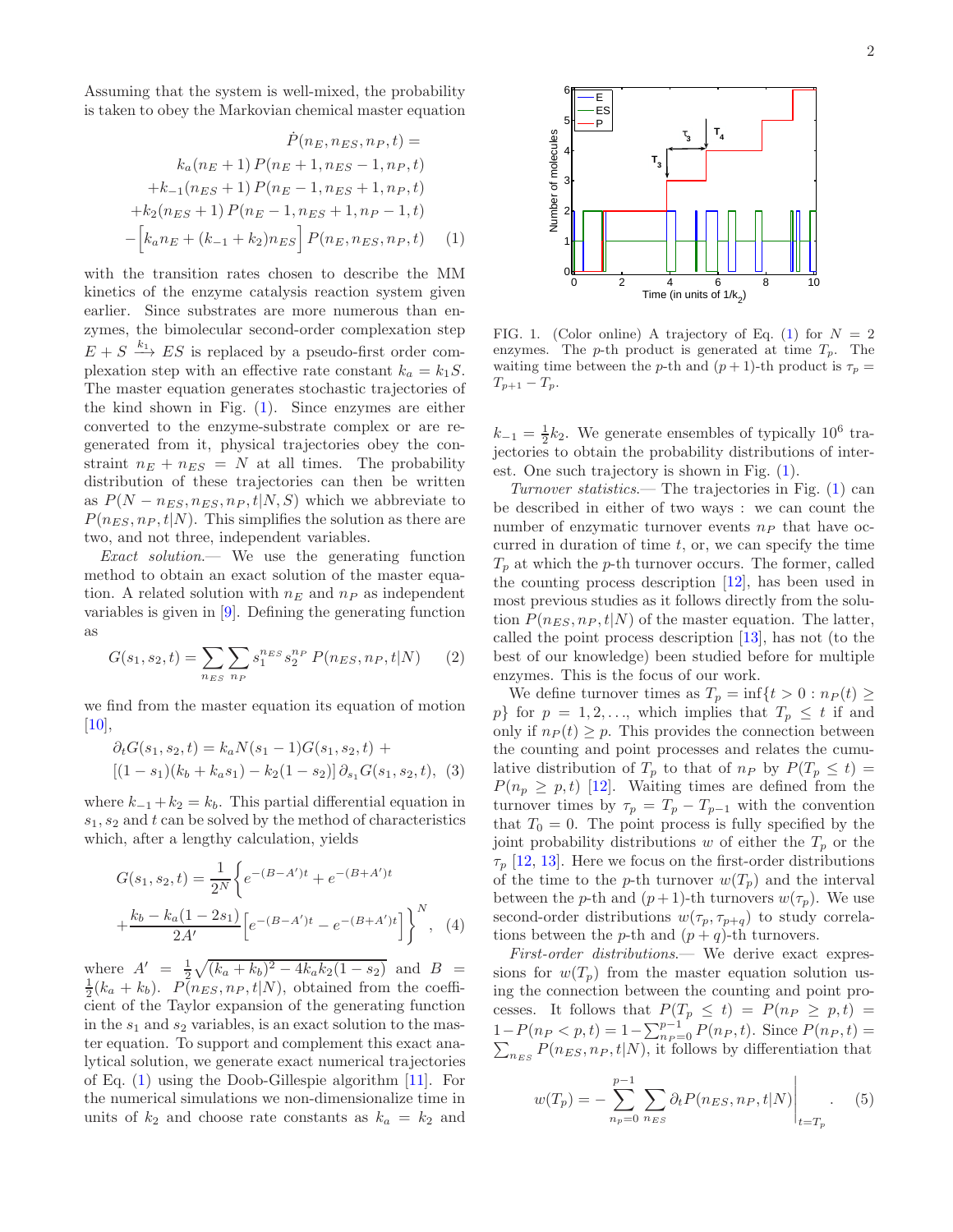

<span id="page-2-1"></span>FIG. 2. (Color online) Waiting time distributions for  $N =$ 1000 and  $N = 1$  enzymes. The waitings times are identically distributed for a single enzyme (inset), but vary with the turnover number  $p$  for multiple enzymes. Solid lines are analytical results obtained from Eq. [\(7\)](#page-2-0) while the symbols are simulation data.

For fixed  $n_p$ , the terms in the inner summation are related to the time derivative of  $G(s_1, s_2, t)$  evaluated at  $s_1 = 1$ through Eq.  $(2)$ . The equation of motion, Eq.  $(3)$ , is then used to eliminate the time derivative of  $G(s_1, s_2, t)$ in favour of its  $s_1$  derivative. From this, each term of the outer summation is obtained by taking  $n_P$  derivatives with respect to  $s_2$ , setting  $s_2 = 0$  and then summing over  $n_P$  to give [\[14\]](#page-4-2)

$$
w(T_p) = \frac{k_2}{(p-1)!} \left[ \partial_{s_2}^{p-1} \partial_{s_1} G(s_1, s_2, T_p | N) \right]_{s_1 = 1, s_2 = 0} .
$$
 (6)

Using Eq. [\(4\)](#page-1-4),  $w(T_1) = k_2 [\partial_{s_1} G(s_1, 0, T_1|N)]_{s_1=1}$  is obtained as

<span id="page-2-0"></span>
$$
w(T_1) = \frac{k_2 k_a N}{(2A)^N} \Big[ e^{(A-B)T_1} - e^{-(A+B)T_1} \Big]
$$
  
 
$$
\times \Big[ (A+B)e^{(A-B)T_1} + (A-B)e^{-(B+A)T_1} \Big]^{N-1} \tag{7}
$$

and this is identical to  $w(\tau_1)$ . Here A  $\frac{1}{2}\sqrt{(k_a + k_b)^2 - 4k_ak_2}$  and  $B = \frac{1}{2}(k_a + k_b)$ . Since higher waiting times are differences of consecutive turnover times, the joint probability of consecutive turnovers is needed to calculate the  $w(\tau_p)$  for  $p > 1$ . This requires an involved calculation which we bypass by directly computing waiting time distributions from simulation trajectories.

In Fig. [\(2\)](#page-2-1) we compare  $w(\tau_p)$  for  $p = 1, 10, 100$  for a reaction with  $N = 1000$  enzymes. The  $\tau_p$  are not identically distributed. There is excellent agreement between the numerical result and the analytical calculation  $\tau_1$ , Eq. [\(7\)](#page-2-0), plotted as a solid line. In the inset, we plot  $w(\tau_p)$ , but for a single enzyme. The  $\tau_P$  are identically distributed, and agree with the analytical expression in Eq. [\(7\)](#page-2-0) with  $N = 1$ . This clearly establishes the nonrenewal nature of the turnover process when more than one enzyme participates in catalysis.



<span id="page-2-2"></span>FIG. 3. (Color online) First moment of  $T_1$  plotted, in Lineweaver-Burk fashion, against the inverse rate constant  $k_a$ . Solid lines are first moments of Eq. [\(7\)](#page-2-0) while symbols are simulation data. With more than one enzyme, the MM equation (circles) is obeyed only in the limit of infinite substrate concentration or equivalently for  $1/k_a \rightarrow 0$ .

Surprisingly, starting with a Markovian master equation where waiting times between transitions are exponentially distributed, we obtain a waiting time between turnovers that is multi-exponential. For this, it is crucial to have more than one enzyme in the system. Then, as Eq. [\(5\)](#page-1-5) shows, multiple internal states for the enzyme-substrate complex have to be summed over, and the resulting point process for the products alone is no longer Markovian. The multi-exponentiality of the waiting times is, therefore, consistent with the non-Markovian nature of the turnovers. For a single enzyme, though, with only one internal enzyme-substrate state, there is no multi-exponentiality, but only a monoexponential rise and fall. This is in agreement with earlier experimental [\[8](#page-3-7), [15\]](#page-4-3), numerical [\[7](#page-3-6)] and analytical [\[15](#page-4-3)] results.

Moments of first-order distributions.— For a sin-gle enzyme, it follows from Eq. [\(7\)](#page-2-0) that  $\langle T_1 \rangle =$ <br> $\int_0^\infty dT_1 T_1 w(T_1) = (S + K_M)/k_2S$ . The inverse of  $\langle T_1 \rangle$ then obeys the MM equation which has lead Xie and coworkers to extend the validity of the MM equation to the single-enzyme level [\[7](#page-3-6), [8](#page-3-7), [15\]](#page-4-3). However, for multiple enzymes, we find that the first moment no longer obeys the Michaelis-Menten equation as can be seen in in Fig. [\(3\)](#page-2-2), where we plot  $N\langle T_1\rangle$  against  $1/k_a$  in Lineweaver-Burk fashion. Thus, a turnover time interpretation of the MM equation is no longer valid for multiple enzymes.

If N independent single-enzyme MM renewal process trajectories were to be pooled, there would be an N-fold decrease in the mean turnover times. Fig. [\(3\)](#page-2-2) shows that  $\langle T_1 \rangle$  is larger than the MM estimate, indicating a slowing down of the kinetics due to cooperativity. The mean turnover time converges to the MM estimate only in the limit of infinite substrate concentration or equivalently for  $1/k_a \to 0$ . Means  $\langle T_p \rangle$  show similar behavior.

The non-linearity in  $\langle T_1 \rangle$  is arises from the multi-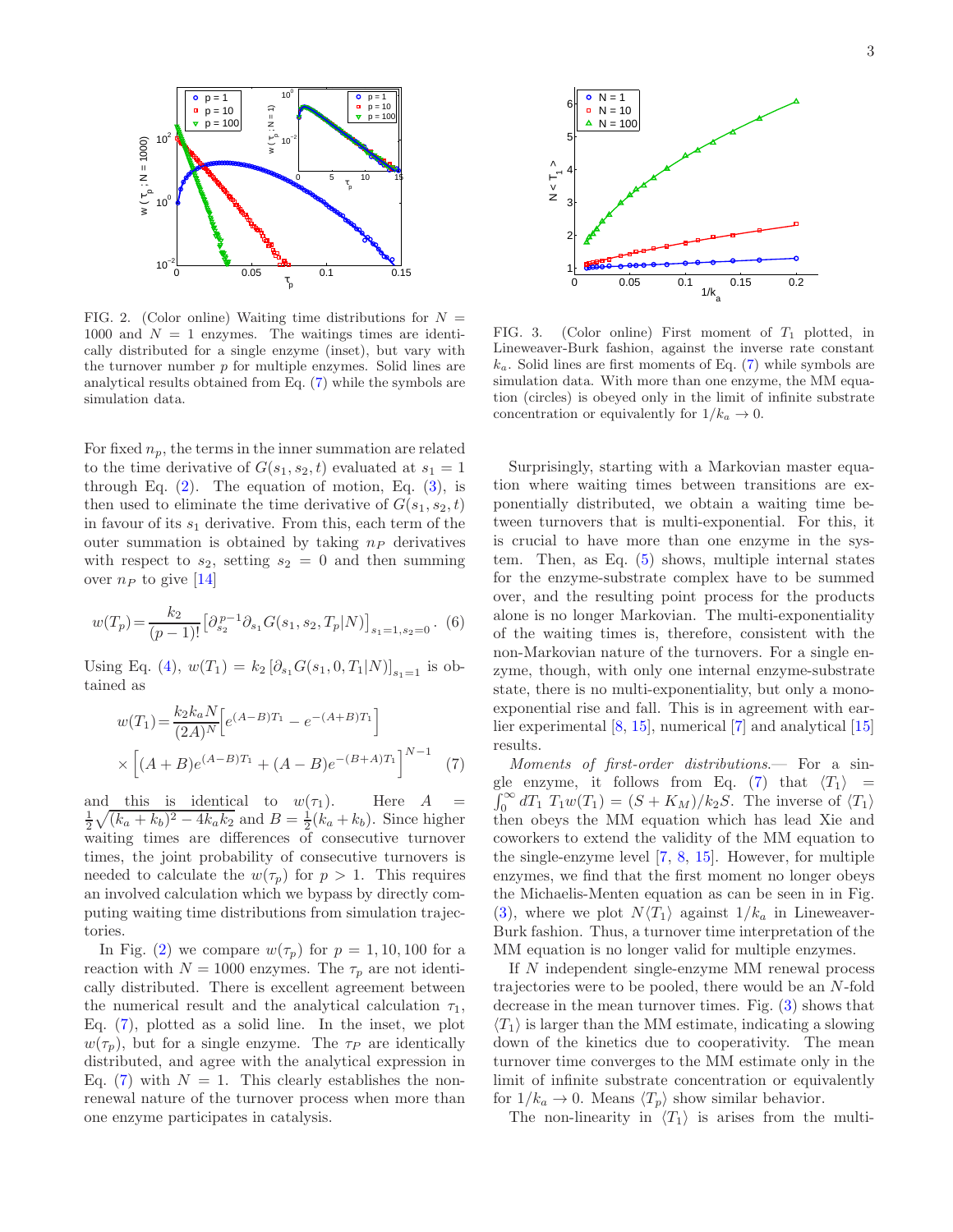

<span id="page-3-11"></span>FIG. 4. The Pearson correlation coefficient of  $\tau_p$  and  $\tau_{p+q}$  as a function of lag q for  $N = 10$  (circles),  $N = 50$  (triangles) and  $N = 100$  (squares). The inset shows the joint distribution  $w(\tau_p, \tau_{p+1})$  for  $N = 10$ .

exponentiality of  $w(T_1)$ . For large N, there is no closed form analytical expression for the mean turnover time. However, in the limit of  $(k_a + k_b)^2 \gg 4k_a k_2$ , which amounts to the steady-state approximation in the deterministic kinetics, the expression for the mean turnover time is given by

$$
\langle T_1 \rangle \approx \frac{1}{N\delta} \left[ 1 - \frac{(N-1)N^2\delta^6}{k_a k_2 (k_a k_2 + (N-1)\delta^2)^2} - \frac{N^2\delta^4}{(k_a k_2 + (N-1)\delta^2)^2} + \frac{(N-1)N^2\delta^6}{k_a k_2 (2k_a k_2 + (N-2)\delta^2)^2} \right] (8)
$$

This is obtained by using  $A - B \approx -\delta$ ,  $A + B \approx 2B$  and  $\delta = k_a k_2/(k_a + k_b)$  in Eq. [\(7\)](#page-2-0), Taylor expanding to first order in  $(\delta/2B) \exp[-(2B - \delta)T_1]$  and then computing the first moment of the approximated distribution [\[14\]](#page-4-2). The negative sign of the leading order correction term explains the curvature of the plot in Fig. [\(3\)](#page-2-2).

Second-order distributions and memory.— We compute the joint distributions  $w(\tau_p, \tau_{p+q})$  of  $\tau_p$  and  $\tau_{p+q}$ and their Pearson correlation coefficient from numerical trajectories. In Fig. [\(4\)](#page-3-11) we plot the correlation coefficient against lag q, showing the joint distribution of consecutive intervals in the inset. The waiting times are anticorrelated, where a short first interval is more likely to be followed by a long second interval and vice-versa. This memory effect shows a systematic variation with enzyme number, being strong and short-lived for fewer enzymes but weak and long-lived for more enzymes. With longlived memory, fluctuation statistics will vary with the size of the temporal window, and multiple measures will be required to characterize the turnover process. In future work, we plan to explore this systematically, by studying higher-order joint distributions. The overall effect of the anti-correlations is to reduce the variance in the product turnovers when compared with a Poisson process. This may be biologically relevant to ensure a uniform rate of turnover in the steady state.

Conclusion.—The non-renewal properties of enzymatic turnovers presented here can be verified by fluorescence experiments with well-mixed reactants. Fluctuations of intermediate states which must be summed over lead to multi-exponential waiting time distributions for the product and to the correlations between waiting times. These non-renewal aspects should appear in other models of catalysis which involve several types of enzymesubstrate intermediates. Fluctuations of intermediate states can also provide a model for dynamic disorder, which has previously been modelled by fluctuating reaction rates. For second-order kinetics with substrate fluctuations [\[16\]](#page-4-4), we numerically compute low order waiting time distributions and find negligible differences with our results. This justifies our use of pseudo-first order kinetics, which remains a reliable approximation at early times even when substrates fluctuate. In conclusion, the main implication of our work is that enzyme kinetics must be approached as a non-renewal stochastic process in time with fluctuations at multiple time scales.

Financial support from the University Grants Commission (UGC), Government of India (SS) and PRISM, Department of Atomic Energy, Government of India (SG and RA) is gratefully acknowledged. The authors thank Indrani Bose, Binny Cherayil, Daan Frenkel, Wei Min, and Pieter Rein ten Wolde for helpful comments.

- <span id="page-3-0"></span>[1] C. A. Wurtz, Compt. Rend. Hebd. Acad. Sci. Paris 91, 787 (1880); C. O'Sullivan and F. Tompson, J. Chem. Soc., Trans. 57, 834 (1890); A. Brown, J. Chem. Soc. 81, 373 (1902); V. Henri, Compt. Rend. Hebd. Acad. Sci. Paris 135, 916 (1902).
- <span id="page-3-1"></span>[2] L. Michaelis and M. L. Menten, Biochem. Z 49[, 333 \(1913\).](http://www.citeulike.org/group/2018/article/1550034)
- <span id="page-3-2"></span>[3] L. Segel, [B. Math. Biol.](http://dx.doi.org/10.1007/BF02460092) 50, 579 (1988); L. Segel and M. Slemrod, SIAM Rev. 31[, 446 \(1989\).](http://dx.doi.org/10.1137/1031091)
- <span id="page-3-3"></span>[4] K. R. Albe, M. H. Butler, and B. E. Wright, [J. Theor. Biol.](http://dx.doi.org/10.1016/S0022-5193(05)80266-8) 143, 163 (1990).
- <span id="page-3-4"></span>[5] I. Tinoco, K. Sauer, J. C. Wang, and J. D. Puglisi, Physical Chemistry: Principles and Applications in Biological Sciences, 4th ed. (Prentice Hall, New Jersey, 2002); S. Schnell and P. K. Maini, [Comments Theor. Biol.](http://www.informatics.indiana.edu/schnell/papers/ctb8_169.pdf) 8, 169 (2003).
- <span id="page-3-5"></span>[6] E. McCullagh, J. Farlow, C. Fuller, J. Girard, J. Lipinski-Kruszka, D. Lu, T. Noriega, G. Rollins, R. Spitzer, M. Todhunter, and H. El-Samad, [Nat. Chem. Biol.](http://dx.doi.org/10.1038/nchembio.222) 5, 699 (2009).
- <span id="page-3-6"></span>[7] S. C. Kou, B. J. Cherayil, W. Min, B. P. English, and X. S. Xie, [J. Phys. Chem. B](http://dx.doi.org/ 10.1021/jp051490q) 109, 19068 (2005).
- <span id="page-3-7"></span>[8] B. P. English, W. Min, A. M. van Oijen, K. T. Lee, G. Luo, H. Sun, B. J. Cherayil, S. C. Kou, and X. S. Xie, [Nat. Chem. Biol.](http://dx.doi.org/10.1038/nchembio759) 2, 87 (2006).
- <span id="page-3-8"></span>[9] C. Heyde and E. Heyde, [J. Theor. Biol.](http://dx.doi.org/10.1016/S0022-5193(69)80022-6) 25, 159 (1969).
- <span id="page-3-9"></span>[10] N. G. van Kampen, Stochastic Processes in Physics and Chemistry, 3rd ed. (Elsevier, New York, 2007).
- <span id="page-3-10"></span>[11] J. L. Doob, [Trans. Amer. Math. Soc.](http://www.jstor.org/stable/1990339) 58, 455 (1945); D. T. Gillespie, [J. Comput. Phys.](http://dx.doi.org/10.1016/0021-9991(76)90041-3) 22, 403 (1976);